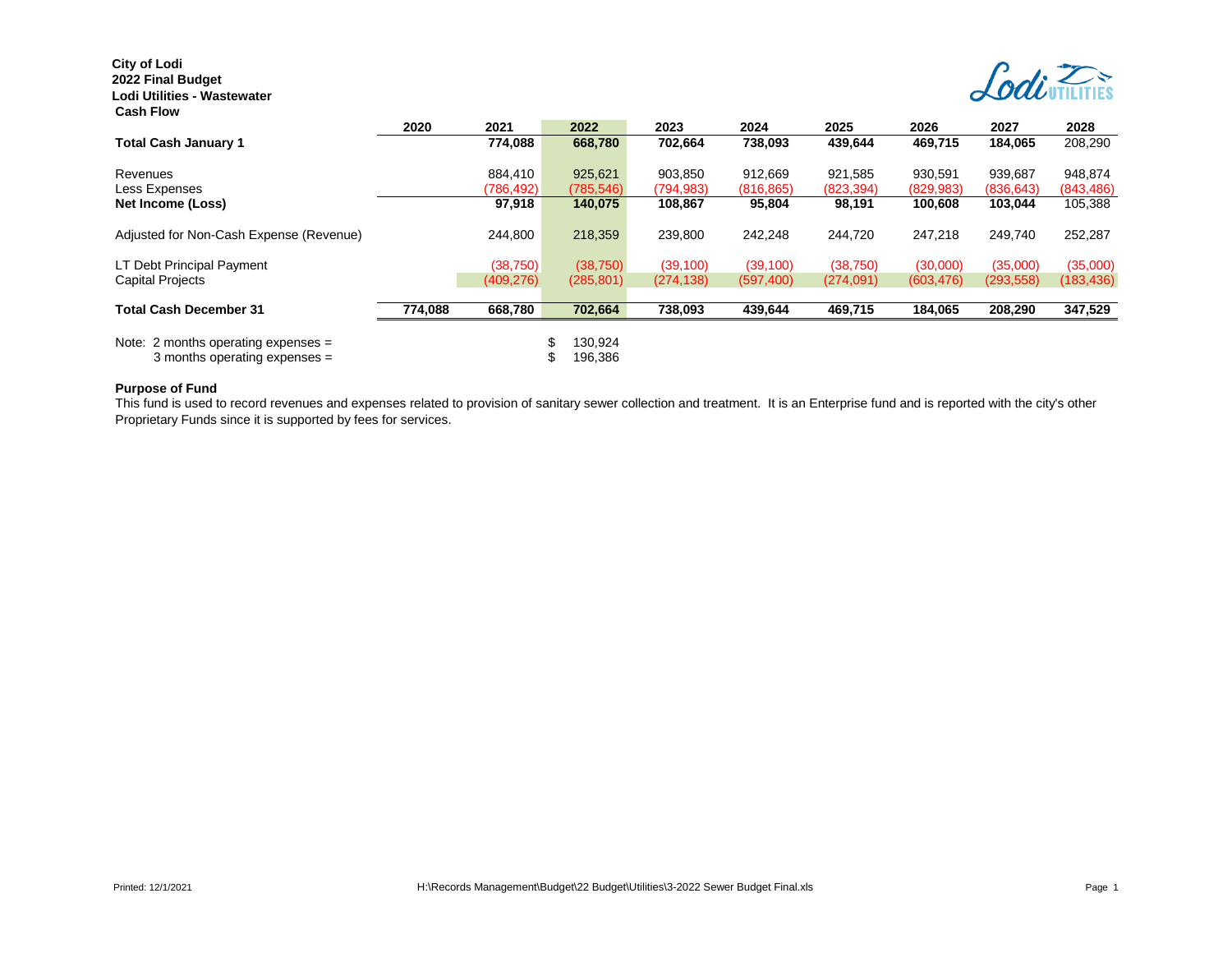## **City of Lodi**

#### **2022 Final Budget**

| - 1       |  |  |
|-----------|--|--|
| actowator |  |  |

| Codivillities |
|---------------|
|               |

| Lodi Utilities - Wastewater                       |           |          |          |            |                 |               |               | $\alpha$ UUU    |
|---------------------------------------------------|-----------|----------|----------|------------|-----------------|---------------|---------------|-----------------|
| <b>Budget Summary</b>                             | 2018      | 2019     | 2020     | 2021       | 2021            | 2021          | 2022          | <b>2022 Bud</b> |
| <b>Account Description</b>                        | Actual    | Actual   | Actual   | 6 Mos. YTD | <b>Estimate</b> | <b>Budget</b> | <b>Budget</b> | to 2021 Est     |
| <b>Revenues</b>                                   |           |          |          |            |                 |               |               |                 |
| Income from Nonutility Operations                 | $\Omega$  | 0        | 560      | 420        | 560             | 100           | 400           | (160)           |
| Interest & Dividend Income                        | 22,299    | 40,230   | 24,413   | 685        | 1,200           | 9,780         | 2,000         | 800             |
| <b>Residential Sales</b>                          | 652,648   | 651,313  | 688,563  | 331,970    | 652,000         | 652,000       | 661,700       | 9,700           |
| Multi-Family Sales                                | 38.842    | 40,181   | 42,893   | 22,095     | 44,000          | 40,000        | 44,500        | 500             |
| Small Comm & Industrial Sales                     | 107,378   | 109,059  | 103,520  | 52,391     | 108,000         | 109,000       | 108,000       |                 |
| Large Comm & Industrial Sales                     | 17.060    | 18,661   | 17,035   | 10,565     | 17,000          | 17,000        | 17,000        |                 |
| Other Sales to Public Authorities                 | 50,101    | 43,341   | 35,288   | 22,121     | 44,000          | 40,000        | 45,000        | 1,000           |
| Interdepartmental Sales                           | 1,663     | 4,563    | 2,210    | 917        | 2,000           | 2,000         | 2,000         |                 |
| <b>Forfeited Discounts</b>                        | 2.050     | 1,935    | 1,727    | 928        | 1,850           | 2,000         | 1,850         |                 |
| Miscellaneous Service Revenues                    | 30,830    | 3.264    | 1,911    | 919        | 1.800           | 2,300         | 1,800         |                 |
| Miscellaneous Service Revenues Sewer Hook up Fees | 0         | 19,800   | 19,800   | 9,900      | 12,000          | 5,000         | 5,000         | (7,000)         |
| Misc Credits to Surplus Profit Sale of Property   |           |          | 215      | ſ          | 0               | 20,000        | 15,000        | 15,000          |
| Misc Nonoperating Income                          | 228,836   | (4, 120) | (9, 165) |            | $\Omega$        |               |               |                 |
| Non-Operating Amort of Constr Grants              | 26,441    | 26,441   | 26,441   |            | 0               | 26,441        | $\Omega$      |                 |
| <b>Total Revenue</b>                              | 1,178,147 | 954,669  | 955,410  | 452,910    | 884,410         | 925,621       | 904,250       | 19,840          |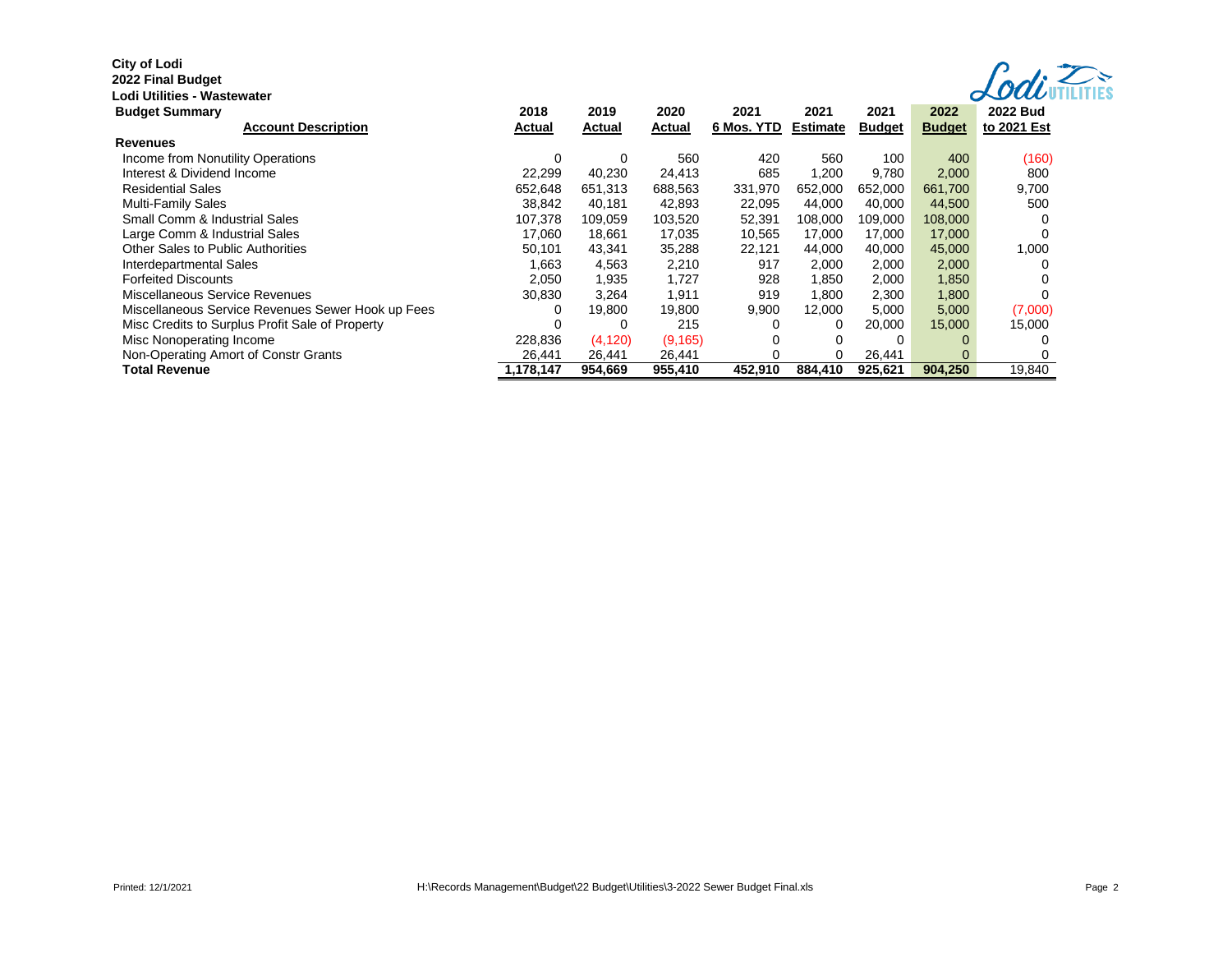# **City of Lodi**

**2022 Final Budget** 

|  | $\sqrt{odd}$ UTILITIES |
|--|------------------------|
|  |                        |

| Lodi Utilities - Wastewater                                        |               |         |               |            |                 |               |               | $\boldsymbol{\sigma}$ vavi |
|--------------------------------------------------------------------|---------------|---------|---------------|------------|-----------------|---------------|---------------|----------------------------|
| <b>Budget Summary</b>                                              | 2018          | 2019    | 2020          | 2021       | 2021            | 2021          | 2022          | <b>2022 Bud</b>            |
| <b>Account Description</b>                                         | <b>Actual</b> | Actual  | <b>Actual</b> | 6 Mos. YTD | <b>Estimate</b> | <b>Budget</b> | <b>Budget</b> | to 2021 Est                |
| <b>Expenses</b>                                                    |               |         |               |            |                 |               |               |                            |
| Depreciation Expense Default                                       | 238.057       | 244,658 | 191.104       | 101,400    | 244.800         | 244,800       | 244,800       | 0                          |
| Interest on Long-Term Debt                                         | 14.018        | 11.890  | 16,459        | 8,042      | 15,409          | 15.408        | 14,051        | 1,358                      |
| Supervision & Labor Salaries                                       | 196,414       | 223,315 | 152,752       | 71,422     | 167,291         | 184,040       | 171,220       | (3,929)                    |
| Power/Fuel for Pumping Supplies and Services                       | 53,165        | 50,549  | 47,827        | 17,627     | 45,636          | 57,000        | 47,000        | (1, 364)                   |
| Phosphorous Removal Chemicals                                      | 17,817        | 23,727  | 15,730        | 4,722      | 24,000          | 24,000        | 24,000        | 0                          |
| Sludge Cond Chemical Chemicals                                     | 6,981         | 4,864   | 4,485         | 2,252      | 7,000           | 10,000        | 7,500         | (500)                      |
| <b>Other Chemicals</b>                                             | 6,509         | 5,348   | 3,902         | 1,951      | 4,500           | 5,500         | 5,500         | (1,000)                    |
| <b>Office Supplies</b>                                             | 9,797         | 10,950  | 12,796        | 5,946      | 13,616          | 12,144        | 14,329        | (713)                      |
| Employee Pensions, Benefits, & Training                            | (1,532)       | 23,935  | 83,693        | 35,509     | 86,647          | 69,878        | 92,627        | (5,980)                    |
| Miscellaneous Supplies                                             | 3,663         | 7,437   | 1,516         | 2,507      | 3,200           | 2,500         | 3,200         | 0                          |
| <b>Transporation Supplies and Services</b>                         | 8,074         | 11,051  | 17,342        | 3,685      | 13,000          | 15,500        | 15,500        | (2,500)                    |
| <b>Collection System Maintenance Supplies and Services</b>         | 1,445         | 151     | 27,885        | 2,334      | 3,200           | 2,000         | 3,200         | 0                          |
| <b>Collection Pumping Equipment Supplies and Services</b>          | 6,127         | 3,685   | 5,273         | 554        | 1,600           | 3,000         | 2,000         | (400)                      |
| Treatment & Disposal Equipment Supplies and Services               | 2,165         | 0       | 3,298         | 866        | 1,000           | 0             | 500           | 500                        |
| General Plant Maintenance Supplies and Services                    | 2,347         | 7,410   | 11,190        | 6,802      | 29,474          | 3,500         | 16,500        | 12,974                     |
| Billing, Collection & Accounting Salaries/Admin Salaries and Wages | 42,652        | 36,023  | 35,361        | 17,322     | 40,723          | 40,723        | 42,234        | (1, 511)                   |
| Billing, Collection & Accounting Supplies and Services             | 7,259         | 13,955  | 20,933        | 10,469     | 20,934          | 24,225        | 24,225        | (3,291)                    |
| Phosphorous Study                                                  | 14,600        | 63      | 5,764         | 0          | 0               | 5,000         | $\Omega$      | 0                          |
| <b>Professional Services</b>                                       | 35.728        | 19,524  | 15,140        | 6,736      | 22,118          | 23,835        | 24,520        | (2,402)                    |
| Insurance                                                          | 22,454        | 21,181  | 22,608        | 23,342     | 23,343          | 23,493        | 24,077        | (734)                      |
| <b>Regulatory Commission</b>                                       | 4,762         | 4,004   | 4,097         | 0          | 5,000           | 5,000         | 6,000         | (1,000)                    |
| Rent                                                               | 12,000        | 12,000  | 12,000        | 6,000      | 12,000          | 12,000        | 12,000        | 0                          |
| Investment Management Fee                                          | 1.748         | 1,662   | 1,792         | 715        | 2,000           | 2,000         | 2,000         | 0                          |
| <b>Total Expenses</b>                                              | 706,249       | 737,381 | 712,945       | 330,204    | 786,492         | 785,546       | 796,983       | (10, 492)                  |
|                                                                    |               |         |               |            |                 |               |               |                            |
| <b>NET INCOME</b>                                                  | 471,898       | 217,287 | 242,465       | 122,707    | 97,918          | 140,075       | 107,267       | 9,348                      |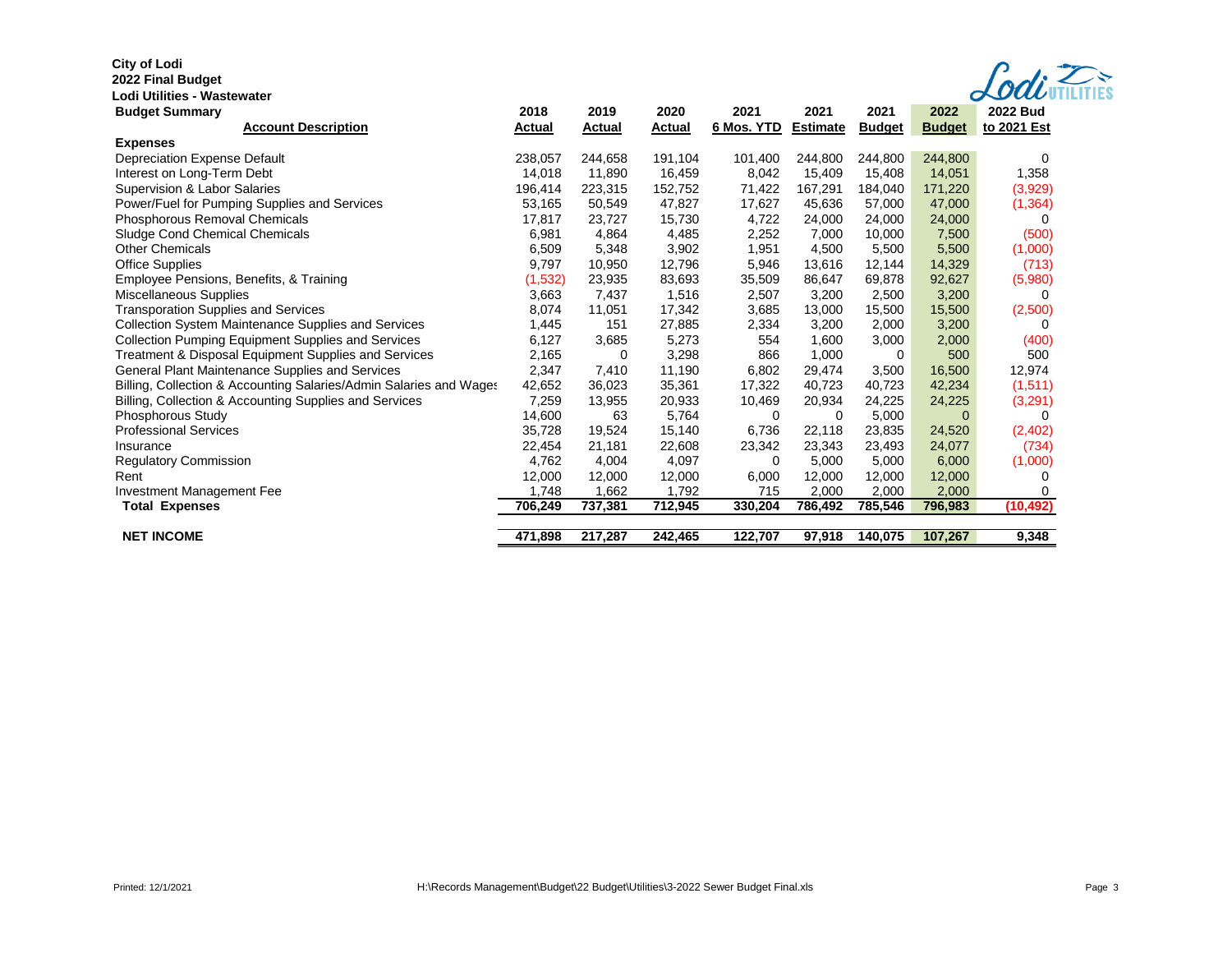| <b>City of Lodi</b>                                         |                |                                   |                                      |                       |                       |                       |                         |                         |                       |                       |
|-------------------------------------------------------------|----------------|-----------------------------------|--------------------------------------|-----------------------|-----------------------|-----------------------|-------------------------|-------------------------|-----------------------|-----------------------|
| 2022 Final Budget<br>Lodi Utilities - Wastewater            |                |                                   |                                      |                       |                       |                       |                         |                         |                       |                       |
|                                                             |                |                                   |                                      |                       |                       |                       |                         |                         |                       |                       |
| <b>Capital Projects</b>                                     | Life           | <b>Useful Replacement</b><br>Cost | <b>Last Year</b><br><b>Purchased</b> | 2018<br><b>Actual</b> | 2019<br><b>Actual</b> | 2020<br><b>Actual</b> | 2021<br><b>June YTD</b> | 2021<br><b>Estimate</b> | 2021<br><b>Budget</b> | 2022<br><b>Budget</b> |
| Equipment                                                   |                |                                   |                                      |                       |                       |                       |                         |                         |                       |                       |
| <b>BOD Probe</b>                                            |                |                                   |                                      | 3,285                 |                       |                       |                         |                         |                       |                       |
| Computers & iPads                                           |                |                                   |                                      | 1,171                 |                       |                       |                         |                         |                       |                       |
| <b>Fluke Multimeter</b>                                     |                |                                   |                                      |                       |                       |                       |                         |                         |                       |                       |
| <b>Generator Utility Trailer</b>                            |                |                                   |                                      |                       | 939                   |                       |                         |                         |                       |                       |
| <b>GIS</b>                                                  |                |                                   |                                      | 4,250                 |                       |                       |                         |                         |                       |                       |
| Heavy Duty Service Truck                                    | $\overline{7}$ | 50,000                            |                                      |                       |                       |                       |                         |                         |                       | 45,000                |
| Lawnmower                                                   |                | 40,000                            | 2015                                 |                       |                       |                       |                         |                         |                       |                       |
| Manager Vehicle                                             | $\overline{7}$ | 40,000                            | 2020                                 |                       |                       | 8,143                 |                         |                         |                       |                       |
| Generator(s) for Lift Station                               |                |                                   |                                      |                       | 5,756                 |                       |                         |                         |                       |                       |
| Pump (Spare for Lift Station)                               |                |                                   |                                      |                       |                       |                       |                         |                         |                       |                       |
| Saw, Blade, and Power Pack                                  |                |                                   |                                      |                       |                       |                       |                         |                         |                       |                       |
| Telephone System City Hall                                  | 8              | 40,000                            | 2017                                 |                       |                       |                       |                         |                         |                       |                       |
| <b>Truck and Utility Box</b>                                | $\overline{7}$ |                                   |                                      |                       |                       |                       |                         |                         |                       |                       |
| <b>Vactor Truck</b>                                         | 20             | 523,250                           | 1997                                 |                       |                       |                       |                         |                         |                       | 183,138               |
| <b>Projects</b>                                             |                |                                   |                                      |                       |                       |                       |                         |                         |                       |                       |
| <b>AMI Project</b>                                          |                |                                   |                                      |                       |                       |                       |                         |                         |                       | 38,500                |
| # Fair St Sewer                                             |                |                                   |                                      |                       |                       |                       |                         |                         |                       |                       |
| Gay St Sewer                                                |                |                                   |                                      |                       |                       |                       | 100,490                 | 151,301                 | 151,301               |                       |
| Goeres Park Sewer Rehab (Pool to WWTP Pipe Lining)          |                |                                   |                                      | 1,811                 | 32,997                | 55,862                |                         |                         |                       |                       |
| Hwy 60 Sewer Lining                                         |                |                                   |                                      |                       | 2,247                 |                       |                         |                         |                       |                       |
| Hwy 60 Sewer Replacement (Clark St to city limits)          |                |                                   |                                      | 3,696                 | 224,438               | 144,523               |                         |                         |                       |                       |
| 2018 Borrowing Sewer Replacement                            |                |                                   |                                      |                       | (231,000)             |                       |                         |                         |                       |                       |
| <b>Hwy 113</b>                                              |                |                                   |                                      |                       |                       |                       |                         |                         |                       |                       |
| Lodi St Sewer                                               |                |                                   |                                      |                       |                       |                       |                         |                         |                       |                       |
| Merton Ave Sewer                                            |                |                                   |                                      |                       |                       |                       |                         |                         |                       |                       |
| Mill St Sewer                                               |                |                                   |                                      |                       |                       |                       |                         |                         |                       |                       |
| <b>Nestles Ave Sewer</b>                                    |                |                                   |                                      |                       |                       |                       |                         |                         |                       |                       |
| Parr St Sewer                                               |                |                                   |                                      |                       |                       |                       |                         |                         |                       |                       |
| <b>Pond Street Sewer</b>                                    |                |                                   |                                      |                       |                       | 152,269               |                         |                         |                       |                       |
| Prairie St Backyards Sewer Replacement                      |                |                                   |                                      | 1,236                 | 94,875                | 184                   |                         |                         |                       |                       |
| Prospect Ave Sewer                                          |                |                                   |                                      |                       |                       |                       |                         |                         |                       |                       |
| Reynolds Road (Sauk St) Sewer                               |                |                                   |                                      | 22,216                |                       |                       |                         |                         |                       |                       |
| Sauk St Sewer                                               |                |                                   |                                      |                       |                       |                       | 4,474                   | 4,500                   |                       |                       |
| Second Ave                                                  |                |                                   |                                      |                       |                       |                       |                         |                         |                       |                       |
| Sodders St, Hill St, Summit St, Canning St, Downey St Sewer |                |                                   |                                      |                       |                       |                       |                         |                         |                       |                       |
| <b>Washington Ave Sewer</b>                                 |                |                                   |                                      |                       |                       |                       |                         |                         |                       |                       |